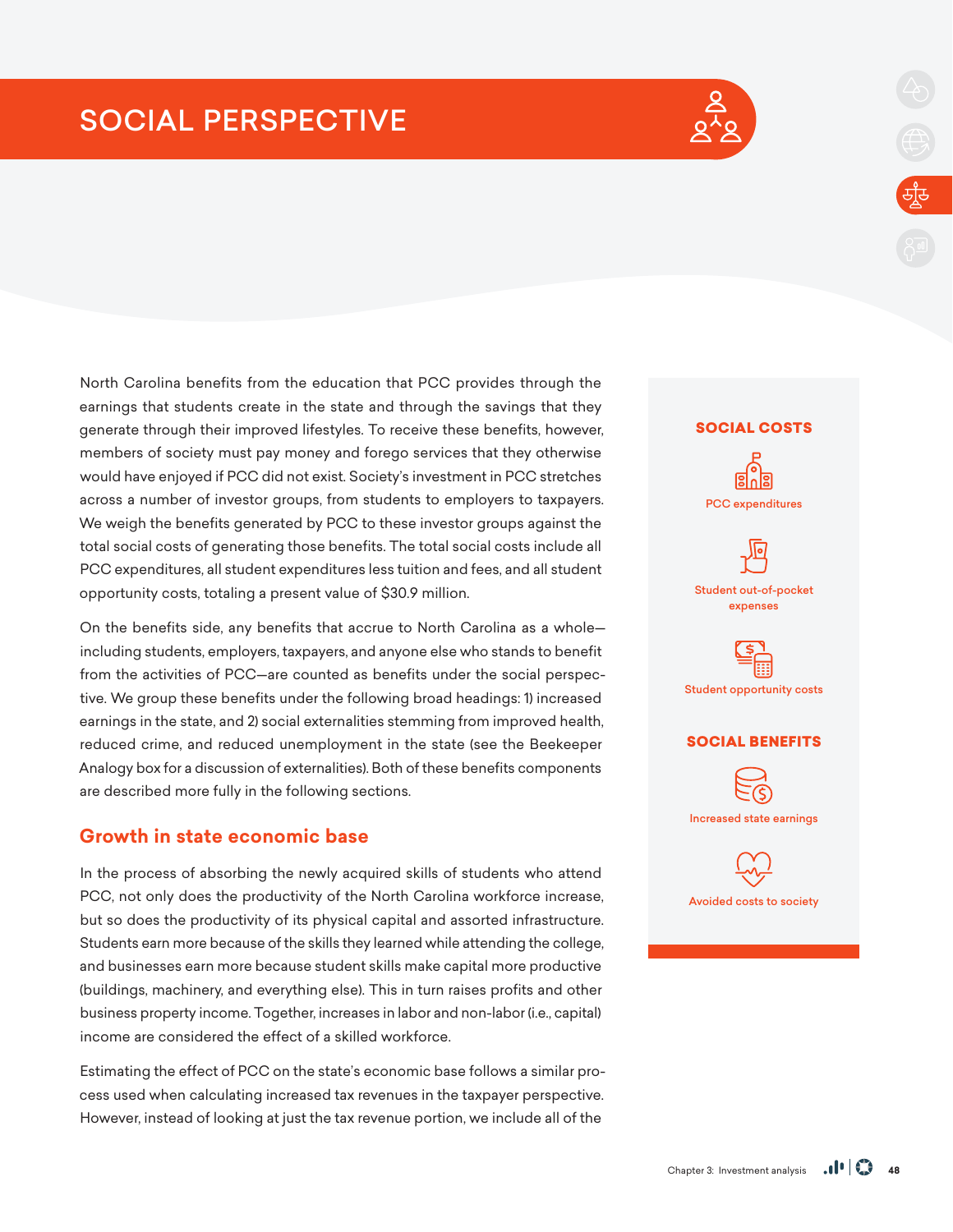

### **Beekeeper analogy**

Beekeepers provide a classic example of positive externalities (sometimes called "neighborhood effects"). The beekeeper's intention is to make money selling honey. Like any other business, receipts must at least cover operating costs. If they don't, the business shuts down.

But from society's standpoint, there is more. Flowers provide the nectar that bees need for honey production, and smart beekeepers locate

near flowering sources such as orchards. Nearby orchard owners, in turn, benefit as the bees spread the pollen necessary for orchard growth and fruit production. This is an uncompensated external benefit of beekeeping, and economists have long recognized that society might actually do well to subsidize activities that produce positive externalities, such as beekeeping.

Educational institutions are like beekeepers. While their principal

aim is to provide education and raise people's earnings, in the process they create an array of external benefits. Students' health and lifestyles are improved, and society indirectly benefits just as orchard owners indirectly benefit from beekeepers. Aiming at a more complete accounting of the benefits generated by education, the model tracks and accounts for many of these external social benefits.

 $\begin{picture}(120,110) \put(0,0){\line(1,0){155}} \put(15,0){\line(1,0){155}} \put(15,0){\line(1,0){155}} \put(15,0){\line(1,0){155}} \put(15,0){\line(1,0){155}} \put(15,0){\line(1,0){155}} \put(15,0){\line(1,0){155}} \put(15,0){\line(1,0){155}} \put(15,0){\line(1,0){155}} \put(15,0){\line(1,0){155}} \put(15,0){\line(1,0){155$ 

added earnings and business output. First, we calculate the students' future higher earnings stream. We factor in student attrition and alternative education opportunities to arrive at net higher earnings. We again apply multipliers derived from Emsi Burning Glass's MR-SAM model to estimate the added labor and non-labor income created in the state as students and businesses spend their higher earnings and as businesses generate additional profits from this increased output (added student and business income in Figure 3.3). We also include the operations and student spending impacts discussed in Chapter 2 that were created in FY 2019-20, measured at the state level (added income from college activities in Figure 3.3.). The shutdown point does not apply to the growth of the economic base because the social perspective captures not only the state and local taxpayer support to the college, but also the support from the students and other non-government sources.

Using this process, we calculate the present value of the future added income that occurs in the state, equal to \$165.8 million. Recall from the discussion of the student and taxpayer return on investment that the present value represents the sum of the future benefits that accrue each year over the course of the time horizon, discounted to current year dollars to account for the time value of money. As stated in the taxpayer perspective, given that the stakeholder in this case is the public sector, we use the discount rate of 0.4%.

## **Social savings**

Similar to the government savings discussed above, society as a whole sees savings due to external or incidental benefits of education. These represent the avoided costs that otherwise would have been drawn from private and public resources absent the education provided by PCC. Social benefits appear in Table 3.5 and break down into three main categories: 1) health savings, 2) crime savings, and 3) income assistance savings. These are similar to the categories from the taxpayer perspective above, although health savings now also include

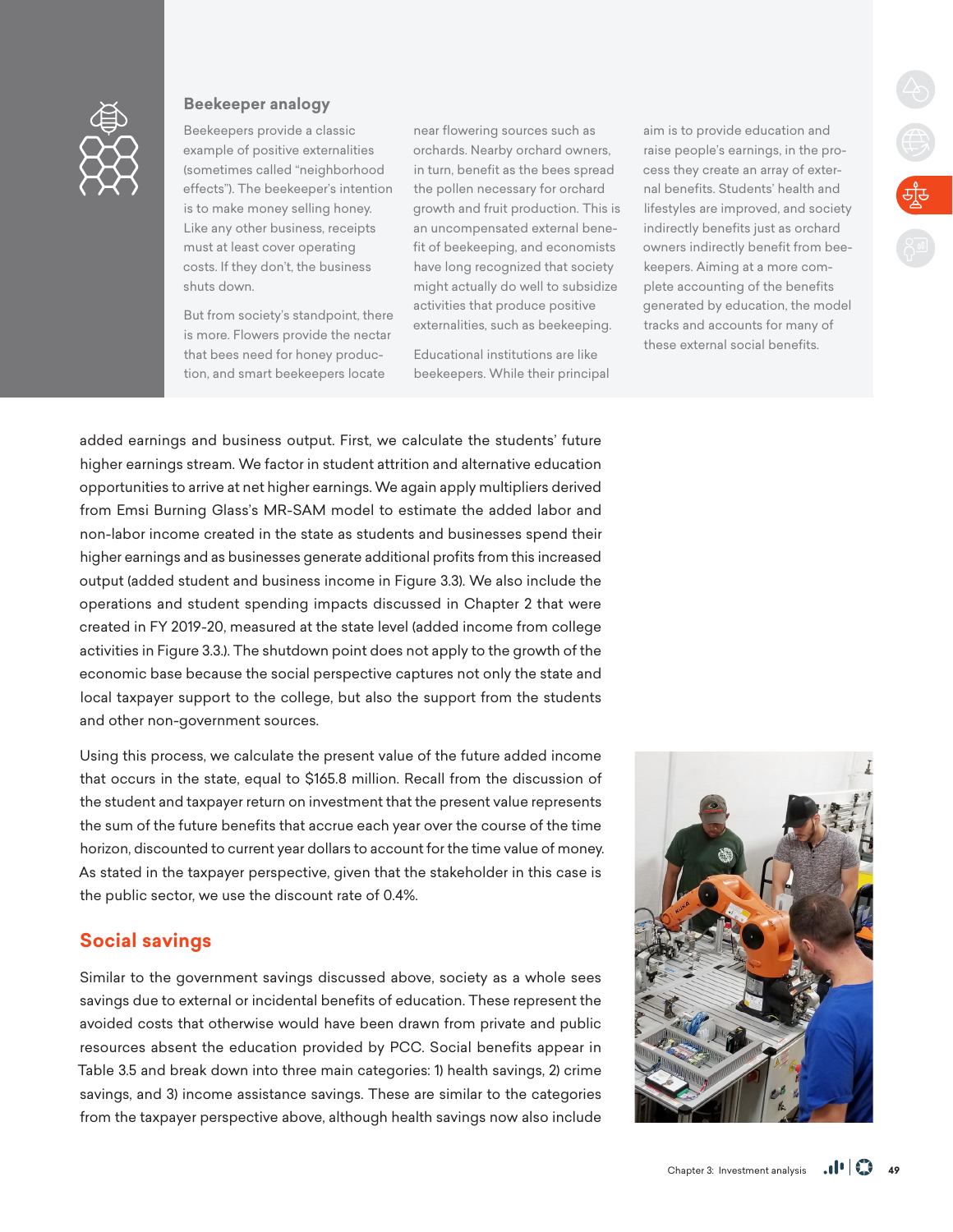lost productivity and other effects associated with smoking, alcohol dependence, obesity, depression, and drug abuse. In addition to avoided costs to the justice system, crime savings also consist of avoided victim costs and benefits stemming from the added productivity of individuals who otherwise would have been incarcerated. Income assistance savings are comprised of the avoided government costs due to the reduced number of welfare and unemployment insurance claims.

Table 3.5 displays the results of the analysis. The first row shows the increased economic base in the state, equal to \$165.8 million, from students' higher earnings and their multiplier effects, increases in non-labor income, and spending impacts. Social savings appear next, beginning with a breakdown of savings related to health. These include savings due to a reduced demand for medical treatment and social services, improved worker productivity and reduced absenteeism, and a reduced number of vehicle crashes and fires induced by alcohol or smoking-related incidents. Although the prevalence of these health conditions generally declines as individuals attain higher levels of education, prevalence rates are sometimes higher for individuals with certain levels of education. For example, adults with college degrees may be more likely to spend more on alcohol and become dependent on alcohol. Thus, in some cases the social savings associated with a health factor can be negative. Nevertheless, the overall health savings for society are positive, amounting to \$2.6 million. Crime savings amount to \$601.3 thousand, including savings associated with a reduced number of crime victims, added worker productivity, and reduced expenditures for police and law

|  | Table 3.5: PRESENT VALUE OF THE FUTURE INCREASED ECONOMIC BASE AND |  |  |
|--|--------------------------------------------------------------------|--|--|
|  | SOCIAL SAVINGS IN THE STATE (THOUSANDS)                            |  |  |

| Increased economic base                         | \$165,770    |
|-------------------------------------------------|--------------|
| Social savings                                  |              |
| Health                                          |              |
| Smoking                                         | \$3,959      |
| Alcohol dependence                              | $-$1,188$    |
| Obesity                                         | \$789        |
| Depression                                      | $-$ \$924    |
| Drug abuse                                      | \$3          |
| Total health savings*                           | \$2,640      |
| Crime                                           |              |
| Criminal justice system savings                 | <b>\$524</b> |
| Crime victim savings                            | <b>\$13</b>  |
| Added productivity                              | <b>S65</b>   |
| <b>Total crime savings</b>                      | \$601        |
| Income assistance                               |              |
| Welfare savings                                 | <b>\$517</b> |
| Unemployment savings                            | <b>\$37</b>  |
| Total income assistance savings                 | <b>\$555</b> |
| <b>Total social savings</b>                     | \$3,795      |
| Total, increased economic base + social savings | \$169,566    |

\* In some cases, health savings may be negative. This is due to increased prevalence rates at certain education levels. Source: Emsi Burning Glass impact model.

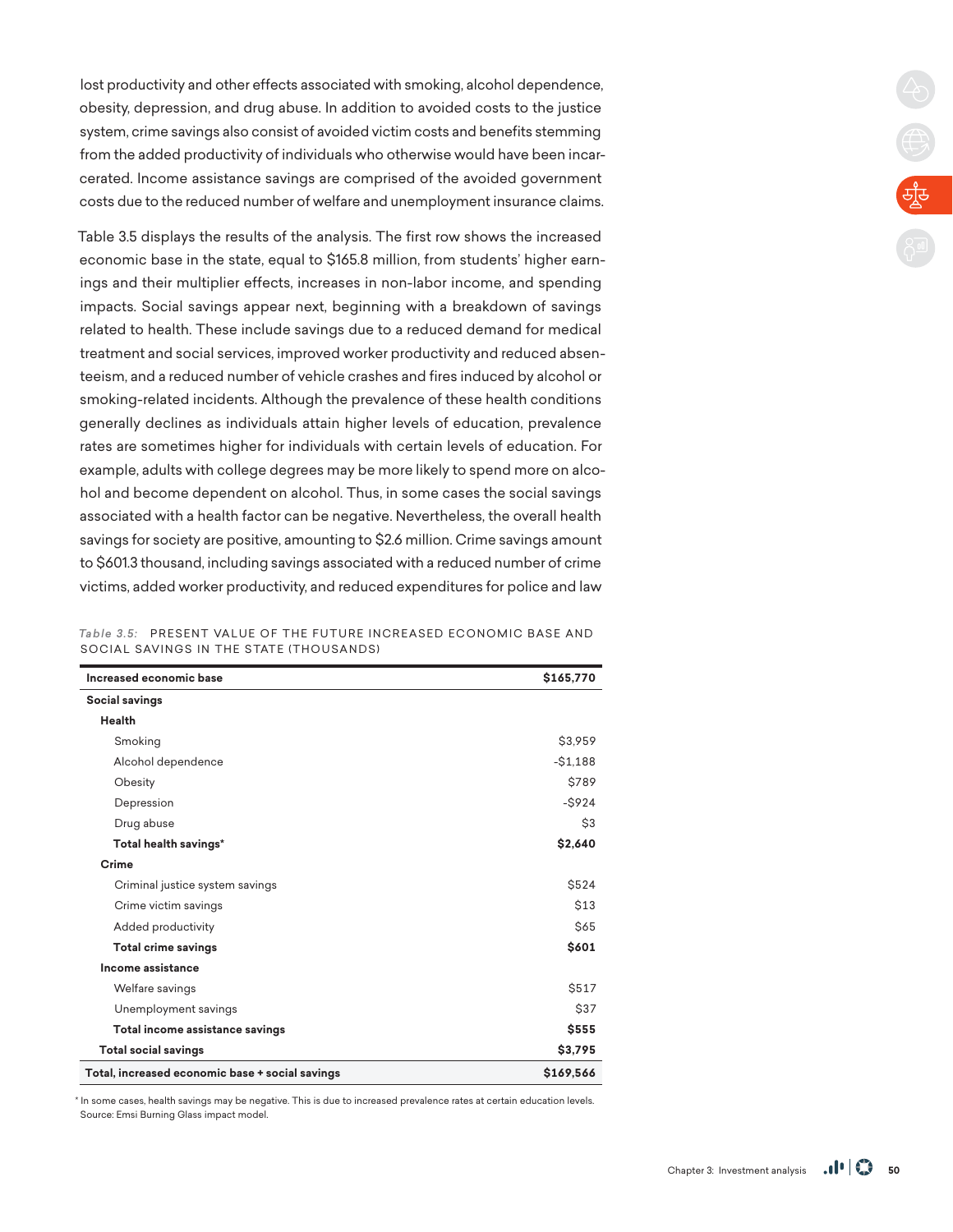enforcement, courts and administration of justice, and corrective services. Finally, the present value of the savings related to income assistance amount to \$554.7 thousand, stemming from a reduced number of persons in need of welfare or unemployment benefits. All told, social savings amounted to \$3.8 million in benefits to communities and citizens in North Carolina.

The sum of the social savings and the increased state economic base is \$169.6 million, as shown in the bottom row of Table 3.5 and in Figure 3.3. These savings accrue in the future as long as the FY 2019-20 student population of PCC remains in the workforce.

# **Return on investment for society**

Table 3.6 presents the stream of benefits accruing to the North Carolina society and the total social costs of generating those benefits. Comparing the present value of the benefits and the social costs, we have a benefit-cost ratio of 5.5. This means that for every dollar invested in an education from PCC, whether it is the money spent on operations of the college or money spent by students on tuition and fees, an average of \$5.50 in benefits will accrue to society in North Carolina.<sup>38</sup>

# **With and without social savings**

Earlier in this chapter, social savings attributable to education (improved health, reduced crime, and reduced demand for income assistance) were defined as externalities that are incidental to the operations of PCC. Some would question the legitimacy of including these benefits in the calculation of rates of return to education, arguing that only the tangible benefits (higher earnings) should be counted. Table 3.4 and Table 3.6 are inclusive of social savings reported as attributable to PCC. Recognizing the other point of view, Table 3.7 shows rates of return for both the taxpayer and social perspectives exclusive of social savings. As indicated, returns are still above threshold values (a benefit-cost ratio greater than 1.0 and a rate of return greater than 0.4%), confirming that taxpayers and society receive value from investing in PCC.

Table 3.7: TAXPAYER AND SOCIAL PERSPECTIVES WITH AND WITHOUT SOCIAL SAVINGS

|                               | Including social savings | <b>Excluding social savings</b> |
|-------------------------------|--------------------------|---------------------------------|
| Taxpayer perspective          |                          |                                 |
| Net present value (millions)  | \$3.7                    | \$2.2                           |
| Benefit-cost ratio            | 1.3                      | 1.2                             |
| Internal rate of return       | 2.4%                     | 1.7%                            |
| Payback period (no. of years) | 20.1                     | 23.6                            |
| Social perspective            |                          |                                 |
| Net present value (millions)  | \$138.7                  | \$134.9                         |
| Benefit-cost ratio            | 5.5                      | 5.4                             |

Source: Emsi Burning Glass impact model.

38 The rate of return is not reported for the social perspective because the beneficiaries of the investment are not necessarily the same as the original investors.



Source: v Burning Glass impact model.